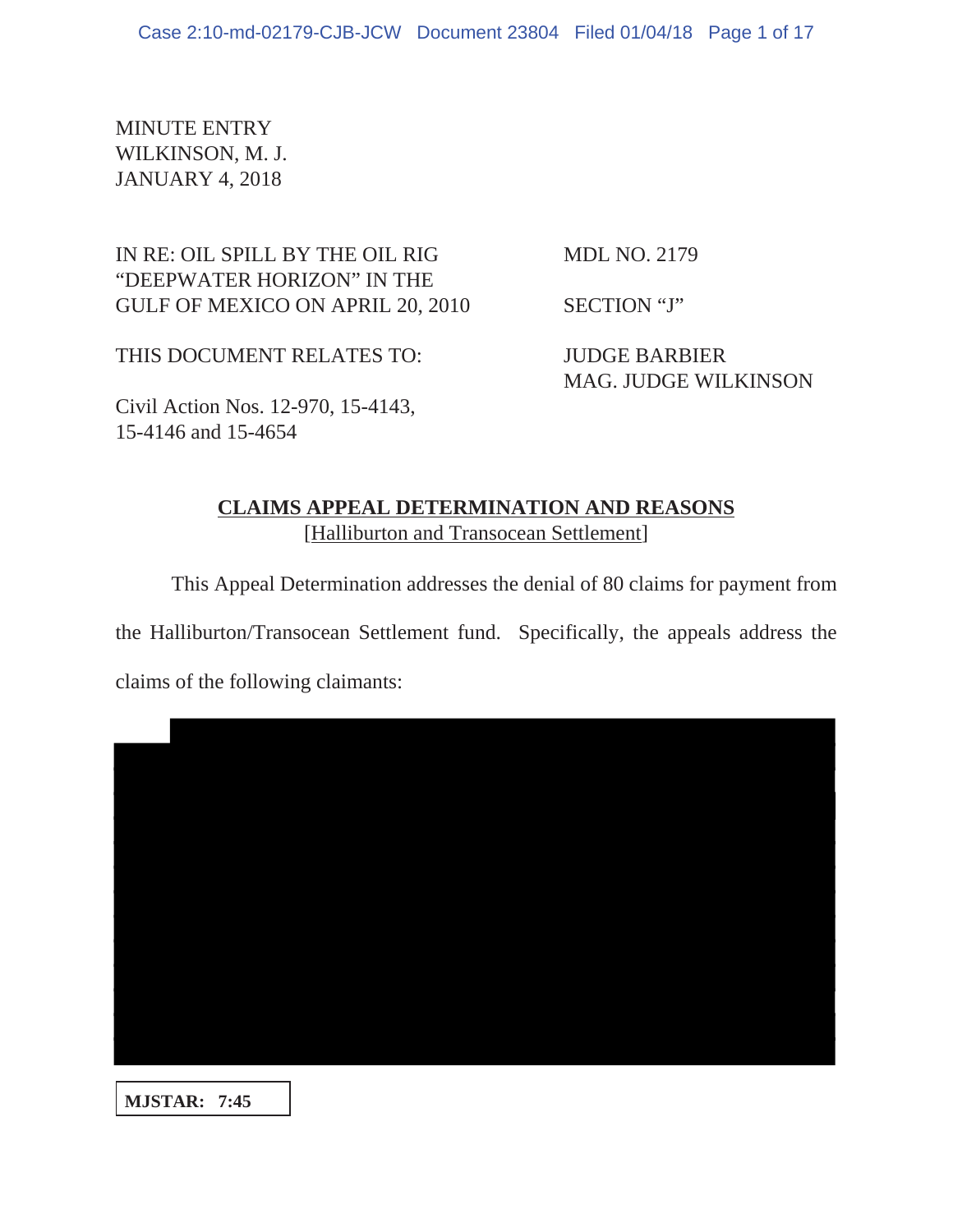

As to each claim, the Claims Administrator has provided me with the Appeal Determination Notice, Court Review Request, Claim Form and Settlement Program Appeal Determination letter. In addition, two documents have been submitted that amount to the briefs of counsel for 60 individual menhaden fishermen whose claims were neither recognized nor released in the BP settlements, Record Doc. No. 6430-1 at ¶ 3.4, and were denied in this batch of claims determinations. These documents are styled "Grounds for Objection to the Decision of the Claims Administrator" and "Reasons for Permitting Appeal to the District Court."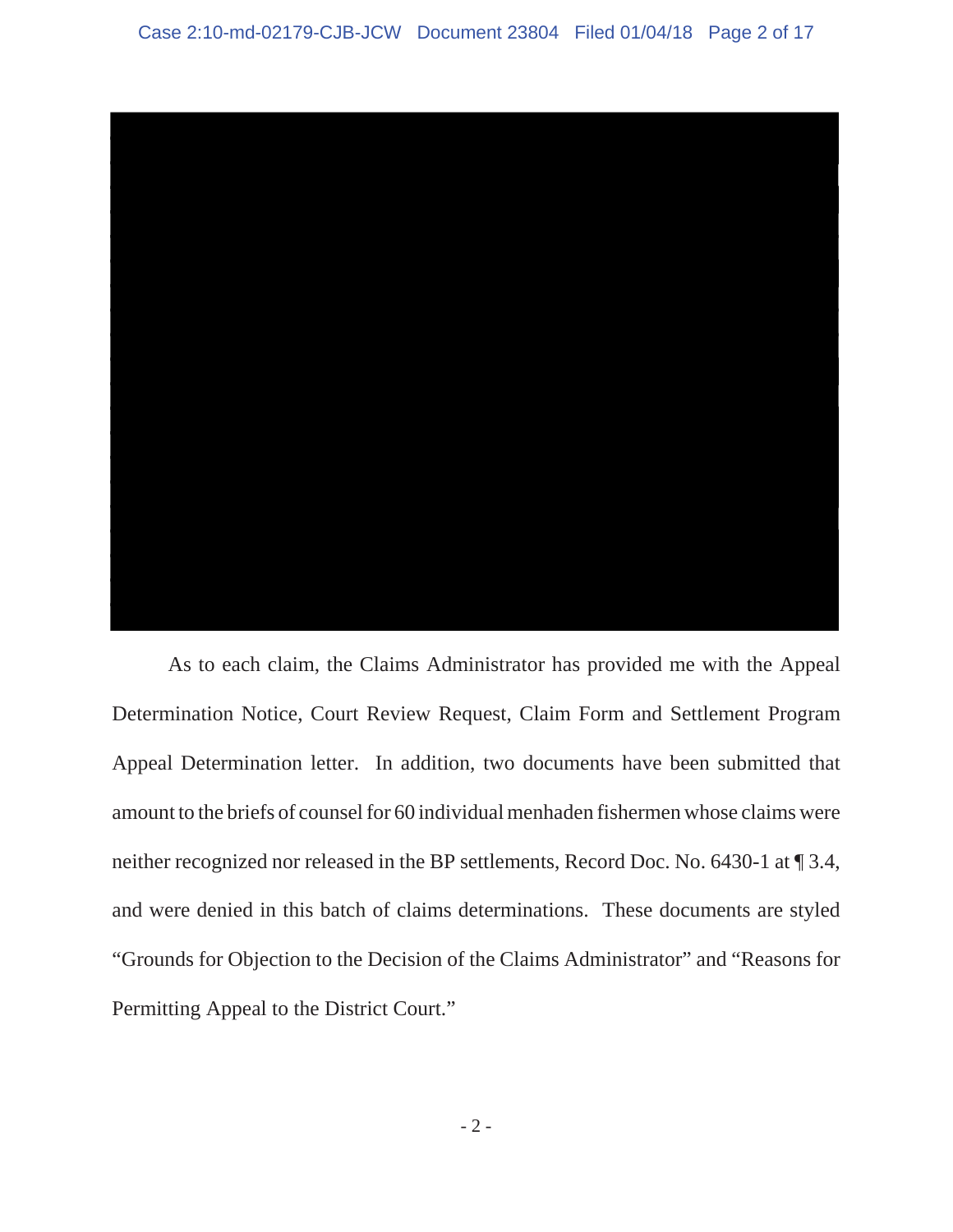Having reviewed these materials, the determination of the Claims Administrator is AFFIRMED, essentially for the reasons provided by the Claims Administrator.

The New Class portion of the Halliburton/Transocean settlements is a maritime law punitive damages settlement. The Distribution Model and court order approving it, Record Doc. Nos. 18797, 22252, require that a claimant establish a compensatory damages component of his or her claim as a prerequisite to payment. Consistently with the court-approved Distribution Model, the Claims Administrator denied payment of the above-referenced claims principally because the claimants failed to establish a compensatory damages component in that they have no settlement through neutrals of such a claim, no compensatory damages claim paid through the separate Deepwater Horizon Economic & Property Damages Settlement program ("DHEPDS"), and no pending individual lawsuit seeking compensatory damages or sworn statement establishing their identities and preserving their claims as "B1 Plaintiffs," as required by this court's Pretrial Order No. 60. Record Doc. No. 16050. Judge Barbier has previously ordered that claims of individual "B1 Plaintiffs" who failed to comply with Pretrial Order No. 60 are dismissed with prejudice as time-barred. Record Doc. No. 20996 at p. 5.

During the settlement approval process concerning the Halliburton/Transocean Settlement Agreements and the related Distribution Model, when objections were asserted to the requirements of compliance with Pretrial Order No. 60 and/or payment through neutrals settlement or the DHEPDS, the court stated: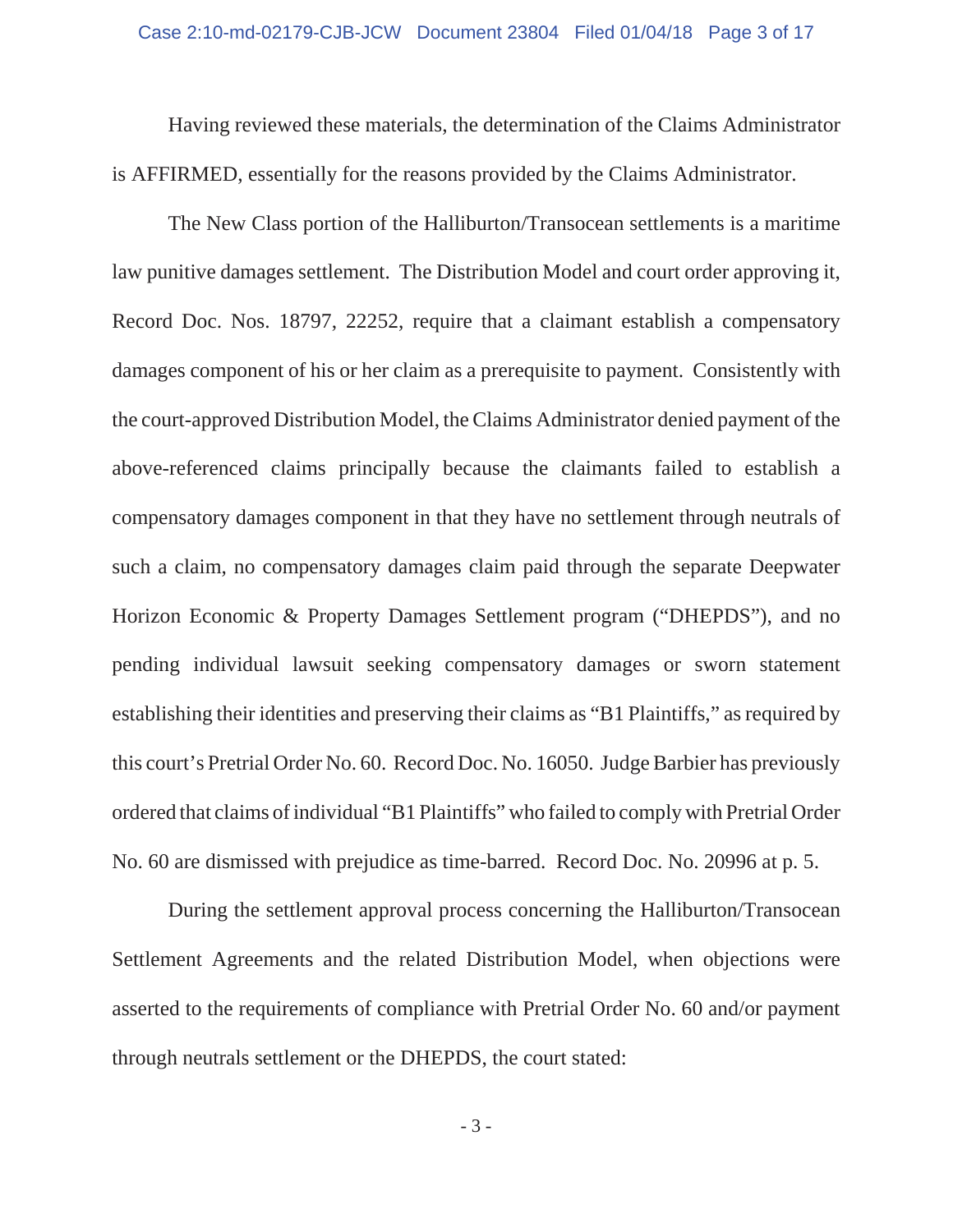Seventy-four objectors who failed to comply with PTO 60 now object to the impact this failure will have on their New Class distribution. Rec. Doc. 21723. The Court makes no decision on the propriety of the Claims Administrator's interpretation. **This objection is most properly considered in an appeal to this Court after determinations are concluded**. . . . Seven objectors did not recover in the DHEPDS and now seek assurance that they will recover in the New Class Settlement. . . . Assuming these objectors are New Class Members, if they take issue with their award under the Claims Administrator's Distribution Model, their proper remedy is an appeal to this Court.

Record Doc. No. 22252 at p. 44 (emphasis added). Thus, I find it appropriate to address these reasons for denial of these claims in some detail at this time.

The Claims Administrator's denial of these claims must be affirmed because the denials are consistent with the Settlement Agreements; the Neutral Allocation of the settlement funds, Record Doc. No. 15652; the court's orders approving the Settlement Agreements and its Distribution Model; and the law supporting them. No basis requiring a different result is apparent or has been provided by the appellants.

As to the Distribution Model's requirement that a successful claimant to payment from the Halliburton/Transocean settlements fund must demonstrate a discernible basis for his or her recovery of compensatory damages, this prerequisite is consistent with the general maritime law precept that a claimant may obtain punitive damages only if that claimant has underlying compensatory damages. As one Louisiana admiralty court has explained: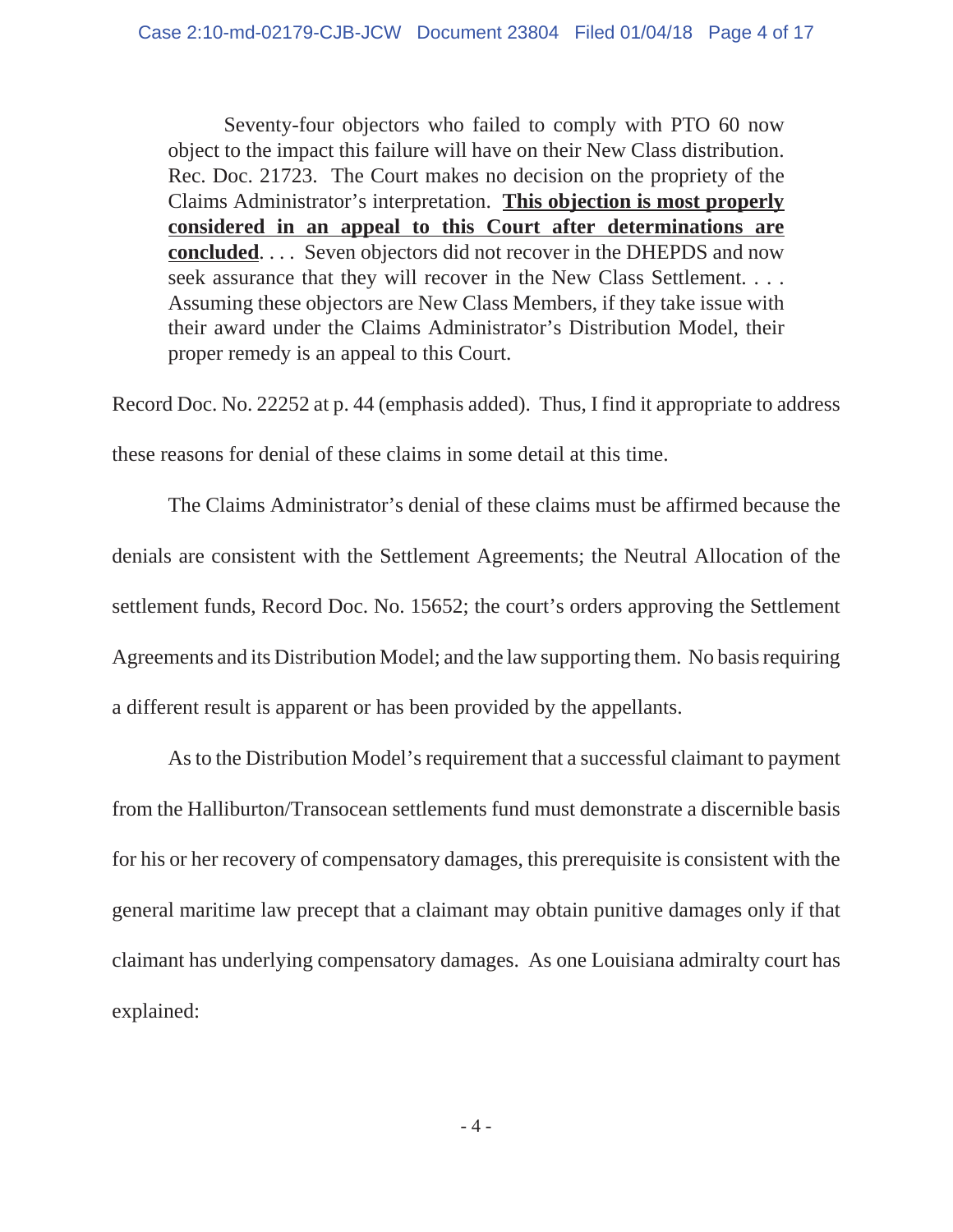While the [Exxon Shipping Co. v.] Baker [U.S. Supreme] Court [decision] did not expressly consider whether [plaintiffs] could recover compensatory damages for their economic losses, that conclusion is implicit in the Court's ruling. The [plaintiffs] were not prevented from seeking compensatory damages, despite their lack of physical damage to a proprietary interest. To the contrary, the amount of the award of punitive damages was ultimately based on a ratio utilizing that compensatory damage award. It is axiomatic that punitive damages may only be recovered in cases where compensatory damages are allowed in the underlying claim. Therefore, the [Supreme] Court's recognition of the [plaintiffs'] right to receive punitive damages, necessarily carried with it the right of those fishermen to be awarded compensatory damages as well.

La. Crawfish Producers Ass'n-W. v. Amerada Hess Corp., No. 6:10-0348, 2015 WL

10571063, at \*7 (W.D. La. Nov. 23, 2015) (citing Exxon Shipping Co. v. Baker, 554

U.S. 471 (2008)) (emphasis added).

In assessing what amount of punitive damages might be appropriate under

maritime law, the Supreme Court in **Baker** endorsed a process of

pegging punitive to compensatory damages using a ratio or maximum multiple. See, e.g., 2 ALI Enterprise Responsibility for Personal Injury: Reporters' Study 258 (1991) . . . ("[T]he compensatory award in a successful case should be the starting point in calculating the punitive award"); ABA, Report of Special Comm. on Punitive Damages, Section of Litigation, Punitive Damages: A Constructive Examination 64-66 (1986) (recommending a presumptive punitive-to-compensatory damages ratio). . . . And of course the potential relevance of the ratio between compensatory and punitive damages is indisputable, being a central feature in our due process analysis.

Baker, 554 U.S. at 506-07 (additional citations omitted) (emphasis added). The Supreme

Court has taken a similar approach in its decisions evaluating punitive damages awards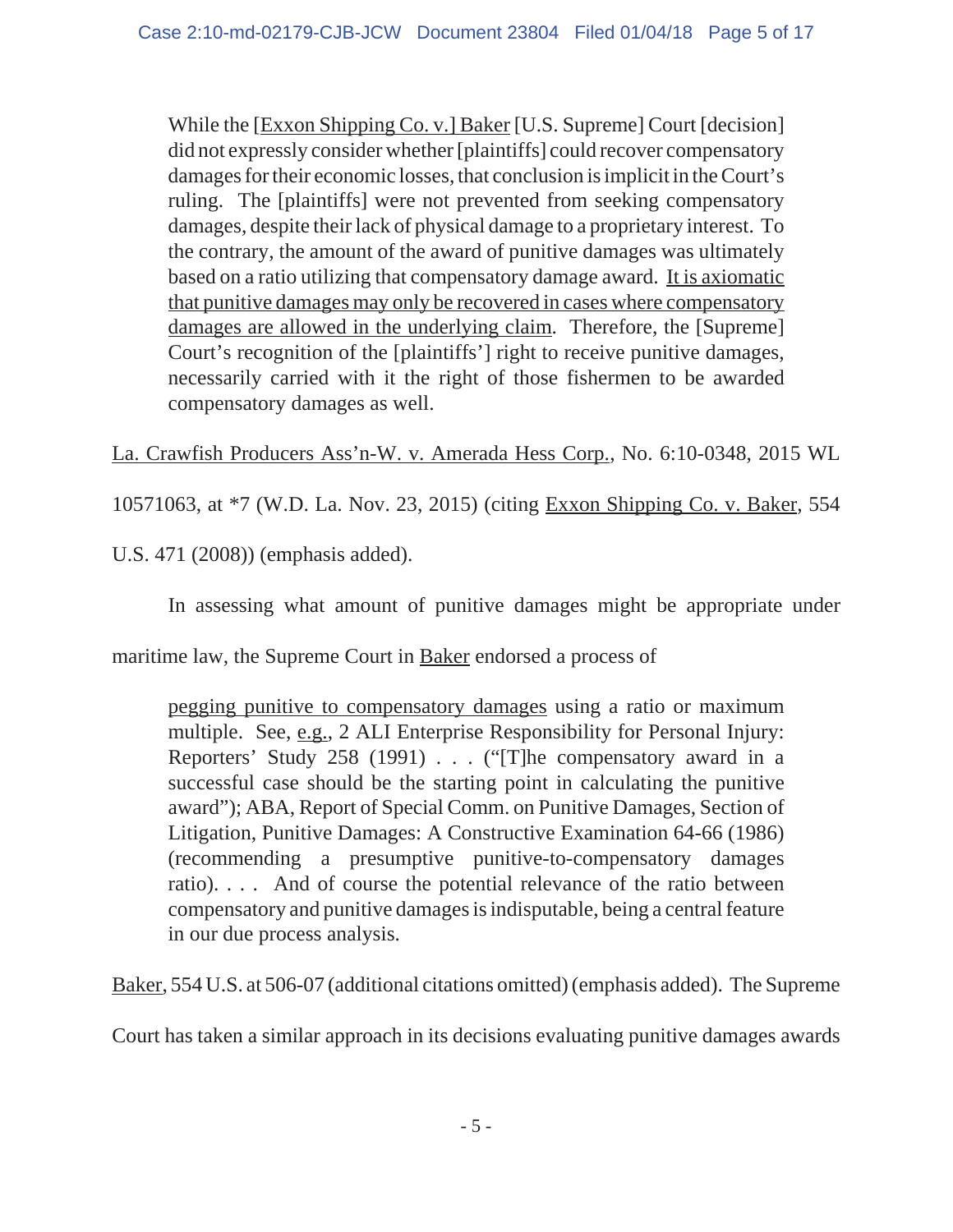## Case 2:10-md-02179-CJB-JCW Document 23804 Filed 01/04/18 Page 6 of 17

under the due process standard. See BMW of N. Am., Inc. v. Gore, 517 U.S. 559, 580-81 (1996) (a non-maritime case) ("The principle that exemplary damages must bear a 'reasonable relationship' to compensatory damages has a long pedigree. . . . Our decisions . . . endorsed the proposition that a comparison between the compensatory award and the punitive award is significant."); id. at 581 (quotation, citation and emphasis omitted) ("[T]he proper inquiry is whether there is a reasonable relationship between the punitive damages award and the harm likely to result from the defendant's conduct as well as the harm that actually has occurred.").

Even those potential claimants who, relying upon Baker and Gore, objected to court approval of the settlements based on this component of the Distribution Model conceded in their objections that "a correct statement of the law is that a party may recover punitive damages from a defendant if the party has recovered compensatory damages from the same defendant." Record Doc. No. 21723 at p. 7. The essential point for present purposes is that some basis for a claimant's recovery of compensatory damages is established. In this instance, of course, one indicator of compensatory damages recovery is the DHEPDS payments paid by BP, not Halliburton or Transocean. It is clear, however, that the DHEPDS payments made by BP also reflect any compensatory damages that might have been obtained from Halliburton or Transocean, since the BP settlement payments were also "made in full, complete, and total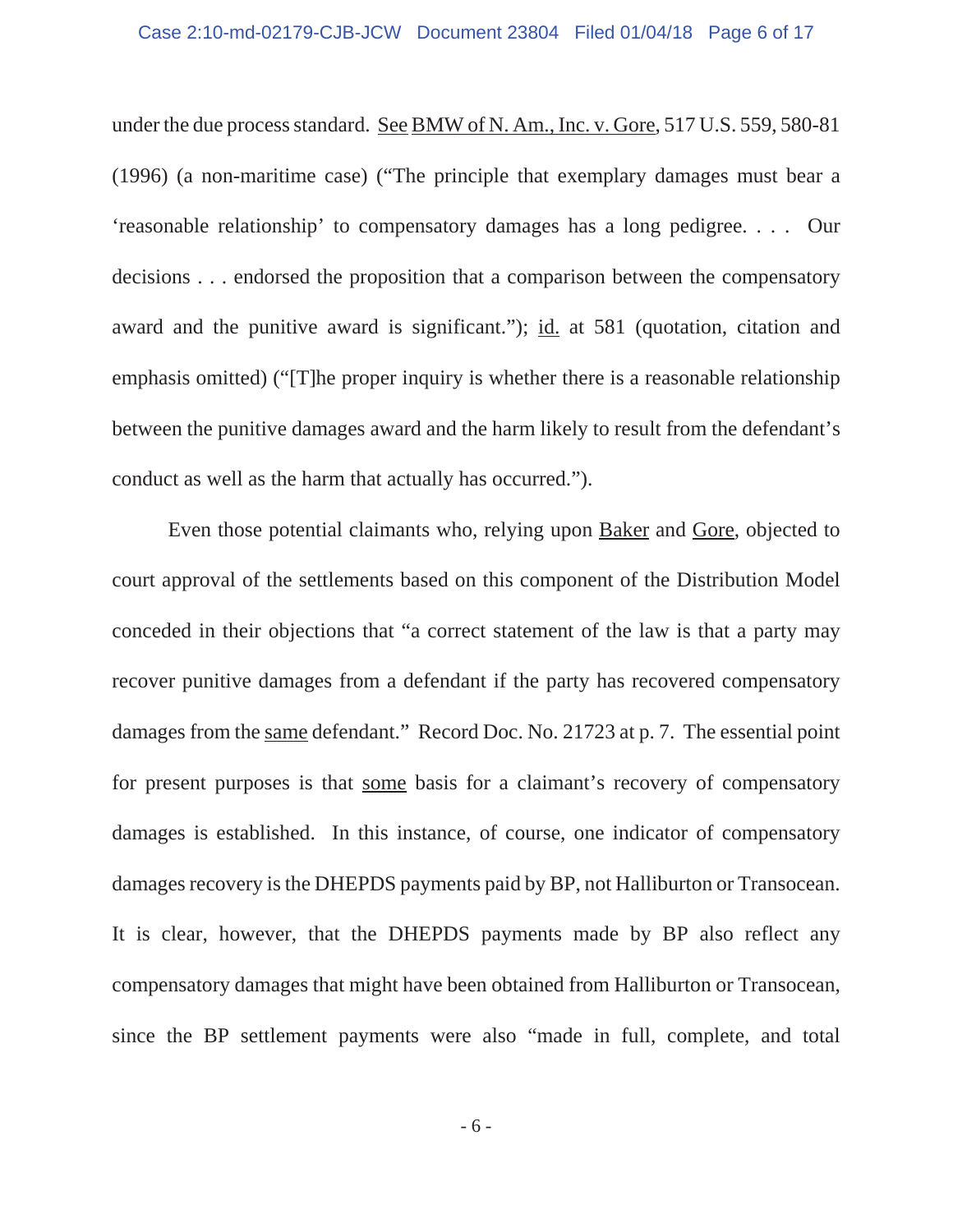satisfaction of all of [plaintiffs'] compensatory damage claims against . . . Transocean . . . and . . . Halliburton." Record Doc. No. 6430-1 at ¶ 4.4.10.3.

The Distribution Model is liberal in its provision that anyone who was paid through the DHEPDS program, regardless whether that claimant also filed an individual lawsuit, has established the compensatory damages component sufficiently to receive payment under the Halliburton/Transocean settlements Distribution Model. However, this provision offers no recovery avenue for the 60 menhaden fishermen in this group of appellants because their claims were neither recognized nor released under the BP settlements. Record Doc. No. 6430-1 at ¶ 3.4. For them, it was reasonably necessary to establish the compensatory damages component of their claims as a prerequisite to their recovery of punitive damages settlement payments in some other way, such as by settlement through neutrals or by asserting their claims in a lawsuit, as required by Pretrial Order No. 60.

 It is axiomatic that any person or entity with a claim for damages must timely assert the claim and that unasserted or untimely claims result in no recovery. See Fed. R. Civ. P. 3 ("A civil action is commenced by filing a complaint with the court."); Fed. R. Civ. P. Supp. Adm. R. F(5) ("Claims shall be filed and served on or before the date specified in the notice . . . [and] shall specify the facts on which the claimant relies in support of the claim  $\dots$ ."). For more than five years after the Deepwater Horizon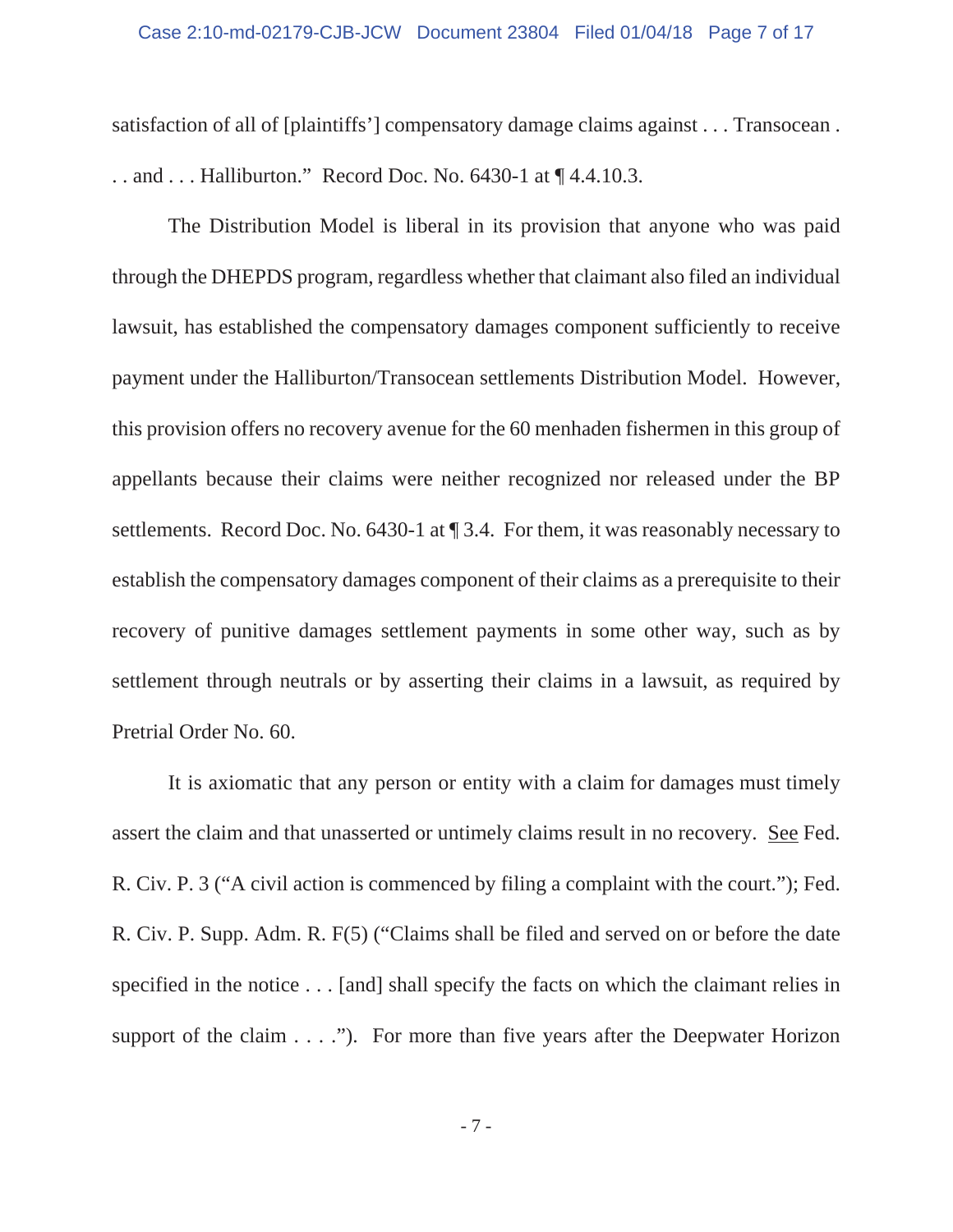disaster, members of the broad putative class of claimants to damages arising from the disaster might reasonably have relied upon their presumed inclusion in the class and/or sub-classes of claimants alleged in the B1 Bundle Master Complaint, as amended, Record Doc. No. 1128 in MDL 10-2179,  $\P$  544-45, and its predecessors, together with this court's short form joinder procedure and individually filed lawsuits, as adequate to assert their claims. The B1 Bundle Master Complaint asserted a wide variety of claims, including for both compensatory and punitive damages, on behalf of "[a]ll individuals and entities residing or owning property in the United States who claim economic losses, or damages to their occupations, businesses, and/or property as a result of the April 20, 2010 explosions and fire aboard, and sinking of, the Deepwater Horizon, and the resulting Spill," id.  $\parallel$  544, against principally the BP, Transocean and Halliburton defendants. The B1 Bundle Master Complaint expressly included menhaden fisheries and commercial fishers in its recitation of alleged damages caused by the Deepwater Horizon disaster. Record Doc. No. 1128, ¶¶ 28(a), 106, 108, 115.

On March 29, 2016, however, Judge Barbier entered Pretrial Order No. 60, which dismissed the B1 Master Complaint in its entirety and required persons who wished to continue to assert the claims included in it to make certain filings as individuals, rather than merely as unidentified members of a putative class. The order provided an initial compliance deadline of May 2, 2016, which was subsequently extended to May 16, 2016,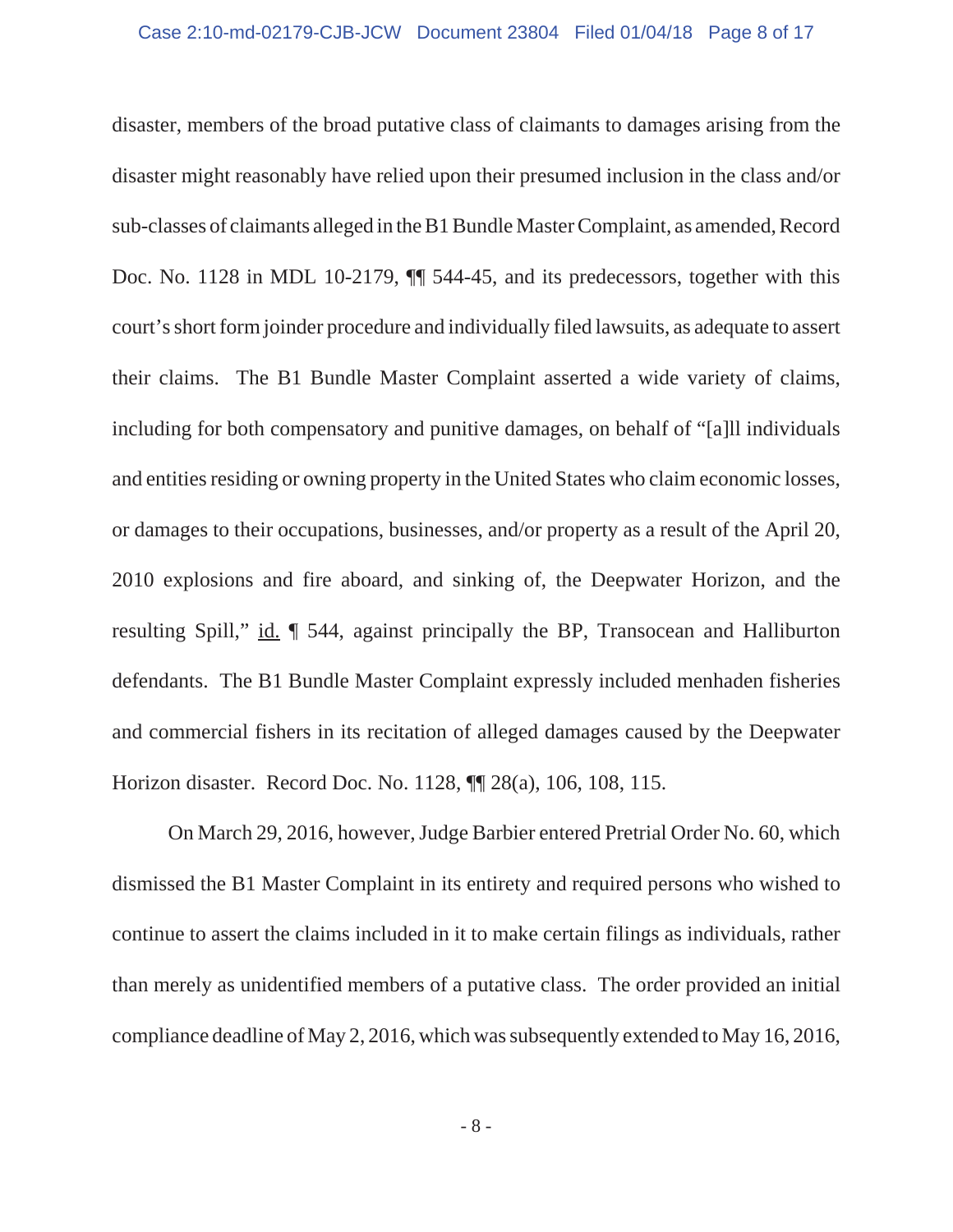## Case 2:10-md-02179-CJB-JCW Document 23804 Filed 01/04/18 Page 9 of 17

for anyone who requested an extension. See, e.g., Record Doc. Nos. 16424, 16482, 16755, 17044, 17922.

 As noted above, the Distribution Model is liberal in its application of the axiom that a claim must be asserted to be compensable, in that the model assumes claim assertion for anyone who filed a claim and was paid through the DHEPDS program. This mechanism provided a readily identifiable basis and means of concluding that those claimants satisfied the compensatory damages prerequisite for payment of a punitive damages settlement amount, for the purposes discussed above. For those who did not or could not file such claims, however, some other means was necessary by which they could be identified and the compensatory damages component required to trigger their entitlement to a punitive damages payment could be established. Pretrial Order No. 60 was that vehicle.

The court had undoubted authority and need to issue Pretrial Order No. 60, requiring all parties seeking recovery to identify themselves and assert their claims, in the interest of resolving and bringing to an end the complex, broad-ranging litigation that was the Deepwater Horizon April 20, 2010 Oil Spill Multi-District Litigation.

Although not without limits, the court's express and inherent powers enable the judge to exercise extensive supervision and control of litigation. The Federal Rules of Civil Procedure, particularly Rules 16, 26, 37, 42, and

<sup>&</sup>lt;sup>1</sup>Judge Barbier denied a request to extend this deadline to June 30, 2016 for all pro se plaintiffs. Record Doc. No. 18132.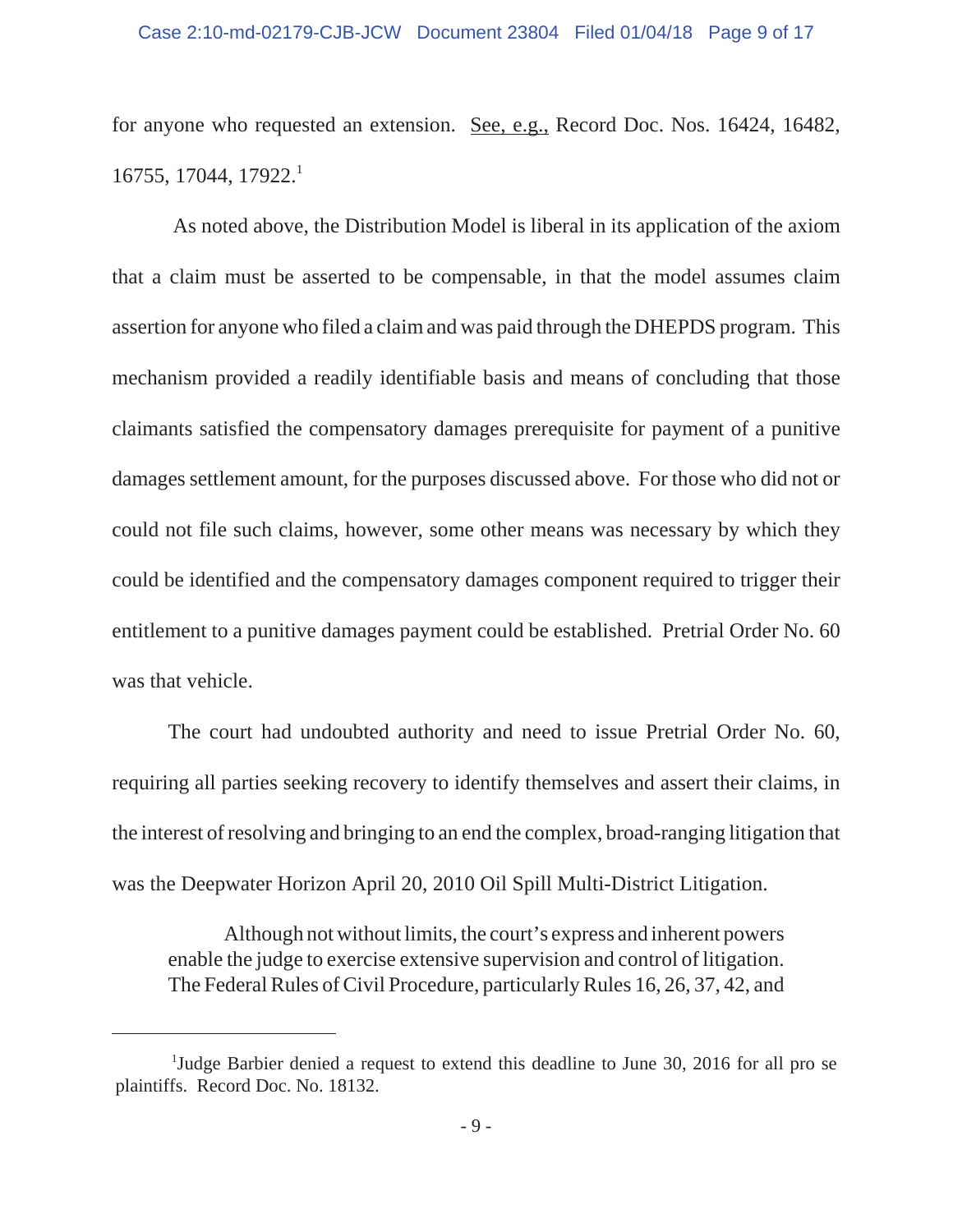83, contain numerous grants of authority that supplement the court's inherent power to manage litigation. Federal Rule of Civil Procedure  $[16(c)(2)(L)]$  specifically addresses complex litigation, authorizing the judge to adopt "special procedures for managing potentially difficult or protracted actions that may involve complex issues, multiple parties, difficult legal questions, or unusual proof problems."

In planning and implementing case management, the court should keep in mind the goal of bringing about a just resolution as speedily, inexpensively, and fairly as possible. Judges should tailor casemanagement procedures to the needs of the particular litigation and to the resources available from the parties and the judicial system.

Manual for Complex Litigation Fourth, § 10.1 at p. 8 (Federal Judicial Center 2004)

(citing Chambers v. NASCO, Inc., 501 U.S. 32, 42-51 (1991); Pedroza v. Cintas Corp.,

No. 6-01-3247-CV-S-RED, 2003 WL 828237, at \*1 (W.D. Mo. Jan. 9, 2003), aff'd, 397

F.3d 1063 (8th Cir. 2005)). The legitimate need for trial courts to engage in active

management, including the use of "special procedures" to bring the "Big Case" to "final

adjudication" without undue protraction, was the basis for the development of both Rule

16 and the Manual for Complex Litigation. Charles Alan Wright et al., 6A Federal

Practice & Procedure §§ 1525, 1530 (3d ed.; Westlaw database updated April 2017); id.

§ 1525, cases cited at nn. 28-32 (including Cech v. Moore-McCormack Lines, Inc., 294

F.2d 584, 584 (2d Cir. 1961) (Rule 16 gives district court authority to set deadline in

pretrial order by which plaintiff must appear to execute settlement papers or face dismissal of his claims)); id. § 1530 at nn. 1-5.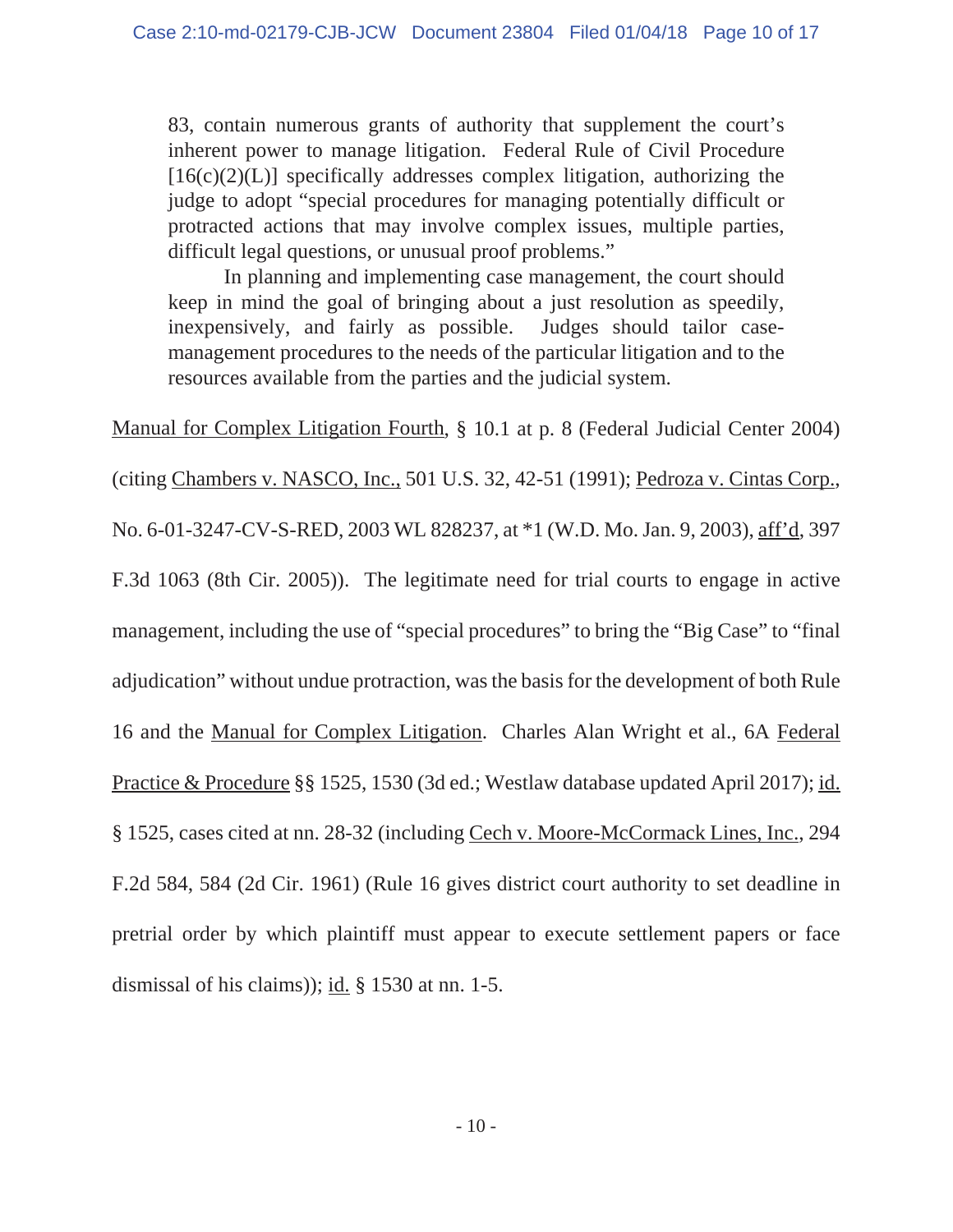Pretrial Order No. 60 was such a Rule 16 special procedure. At the time of the order's entry, the Deepwater Horizon litigation had already lasted more than five years. In the interests of supervising, controlling and resolving the litigation, it was necessary to determine what particular claims remained to be resolved after such protracted litigation, which included trials, appeals and various settlements that had addressed most of the identifiable claims. It was entirely reasonable and justifiable in furtherance of the interests embodied in Fed. R. Civ. P. 1 and 16 for the court to require those claimants who sought recovery to step forward and identify themselves so that proceedings concerning those claims could proceed and the litigation could be resolved.

The manner in which the court issued, administered and enforced Pretrial Order No. 60 demonstrates the seriousness of the order and the reasonableness of the Claims Administrator's adherence to its requirements in the Distribution Model. In two separate orders issued in 2016, Judge Barbier enforced Pretrial Order No. 60 by dismissing with prejudice as time-barred the claims of B1 Plaintiffs who had failed to comply with it. Record Doc. Nos. 20996 at p. 5, 22003.

The court's order dismissing as time-barred the claims of plaintiffs who had failed to comply with Pretrial Order No. 60, Record Doc. No. 20996 at p. 5, was consistent with the maritime law doctrine of laches. Because Congress has enacted only a few statutes of limitations applicable to a limited number of types of admiralty claims, courts employ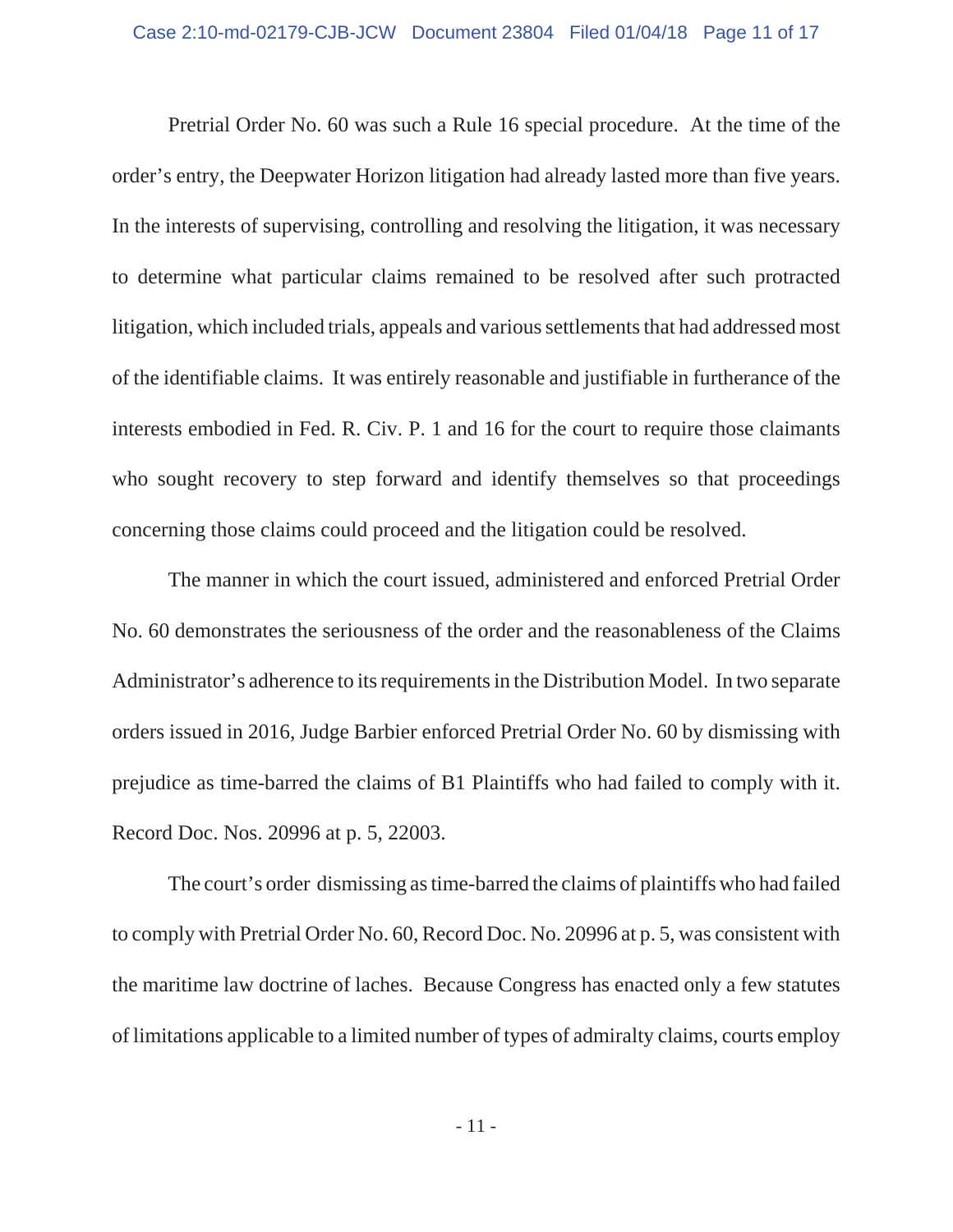the long-established doctrine of laches to terminate stale claims that claimants have unduly delayed in asserting.

Laches is 'an inexcusable delay that results in prejudice to the defendant.' . . . In evaluating a defense of laches, the Court must weigh the equities as they appear from the facts of each case. . . . In maritime or admiralty actions, the Fifth Circuit uses a three-part test to analyze the validity of a laches defense: 1) whether there was a delay in asserting a right or claim; 2) whether or not the delay was excusable; and 3) whether the delay resulted in undue prejudice to the party against whom the claim is asserted.

Pac. Dawn, LLC v. New Orleans Marine Serv., Inc., No. 10-2852, 2012 WL 686034, at \*2 (E.D. La. Mar. 2, 2012) (quoting Bd. of Supervisors v. Smack Apparel Co., 550 F.3d 465, 489-90 (5th Cir. 2008)) (citing W. Wind Africa Line, Ltd. v. Corpus Christi Marine Servs. Co., 834 F.2d 1232, 1234 (5th Cir. 1988); Mecom v. Levingston Shipbldg. Co., 622 F.2d 1209 (5th Cir. 1980); Esso Int'l, Inc. v. S.S. Captain John, 443 F.2d 1144, 1150 (5th Cir. 1971)).

Pretrial Order No. 60 itself and Judge Barbier's subsequent orders enforcing it indicate that the court weighed these three factors in favor of dismissing claims deemed untimely because of failure to comply with the order. As to delay in asserting a right or claim, each order stressed that the subject oil spill had occurred more than five years before Pretrial Order No. 60 was issued, Record Doc. Nos. 16050 at p. 2, 20996 at p. 2, 22003 at p. 2; and the importance of "timely" claims filing, Record Doc. Nos. 16050 at p. 2, 20996 at p. 2, 22003 at pp. 2, 4; all indicating that further delay beyond the deadline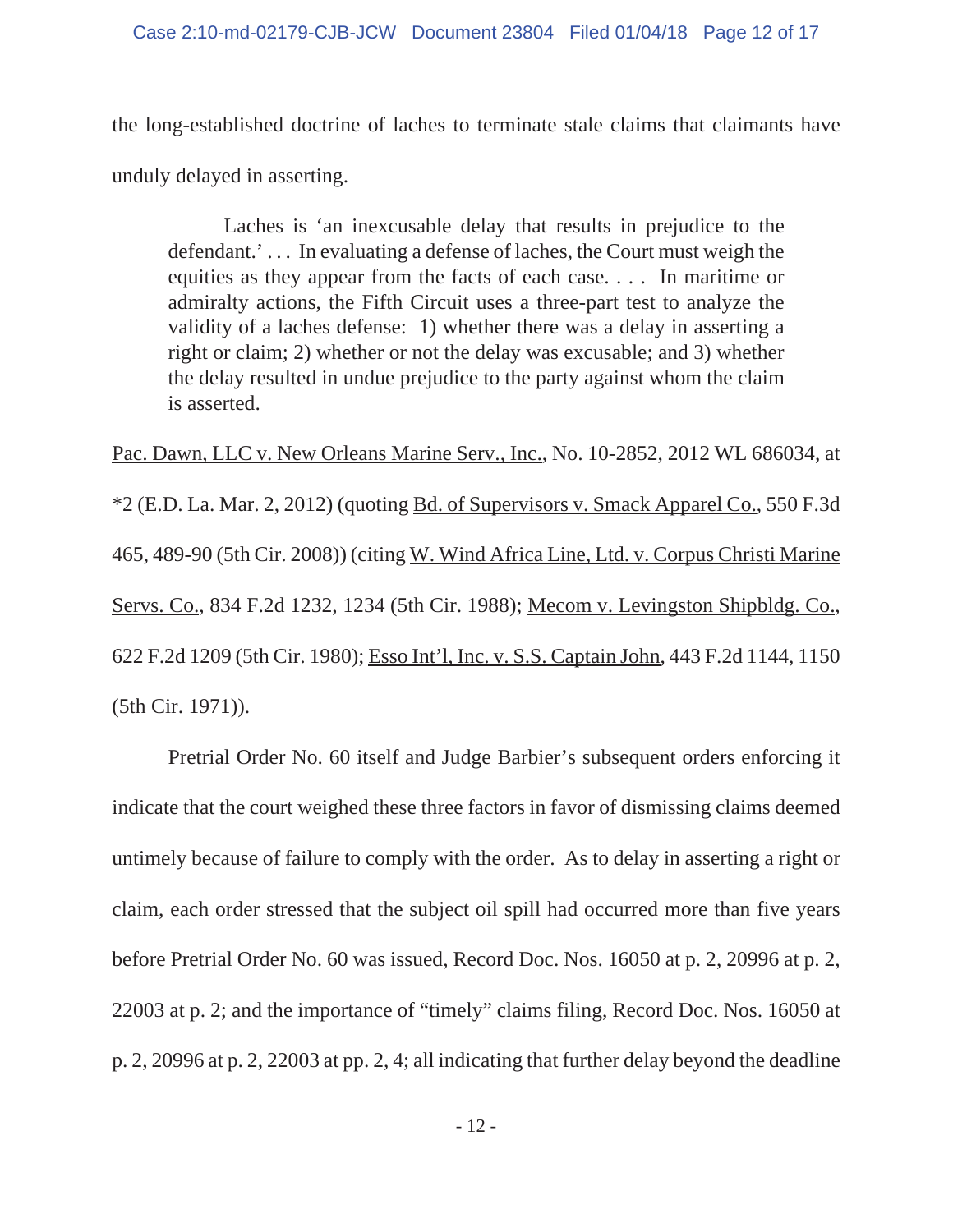set by the court was unacceptable. Except for a very few claimants who were found to have fallen into a "notice gap," Record Doc. No. 22003 at p. 13, Judge Barbier has consistently found in enforcing Pretrial Order No. 60 that further delay by claimants who had failed to comply with its requirements was not excusable for any of the various reasons they advanced. Record Doc. Nos. 20996 and 22003. The court twice noted that "[t]housands of Plaintiffs" had successfully complied with the simple requirements of Pretrial Order No. 60 without requiring excuses and had seized the "opportunity to proceed with their B1 claims through compliance with" the order. Record Doc. Nos. 20996 at pp. 2-3, 22003 at p. 3. The inherent purpose of Pretrial Order No. 60, in its references to "effective administration of this multidistrict litigation" and "streamlining the remaining claims . . . to facilitate the administration of this MDL and the prosecution of the actions herein," Record Doc. No. 16050 at pp. 1-2, included avoiding the inevitable prejudice to defendants that would result from uncertain damages exposure and having to defend unknown individual claims that might be asserted long after the oil spill and after the generous deadline and mechanisms for asserting claims established by the court expired.

Counsel for the menhaden fishermen who have filed 60 of these appeals assert a cavalcade of additional arguments for setting aside the Claims Administrator's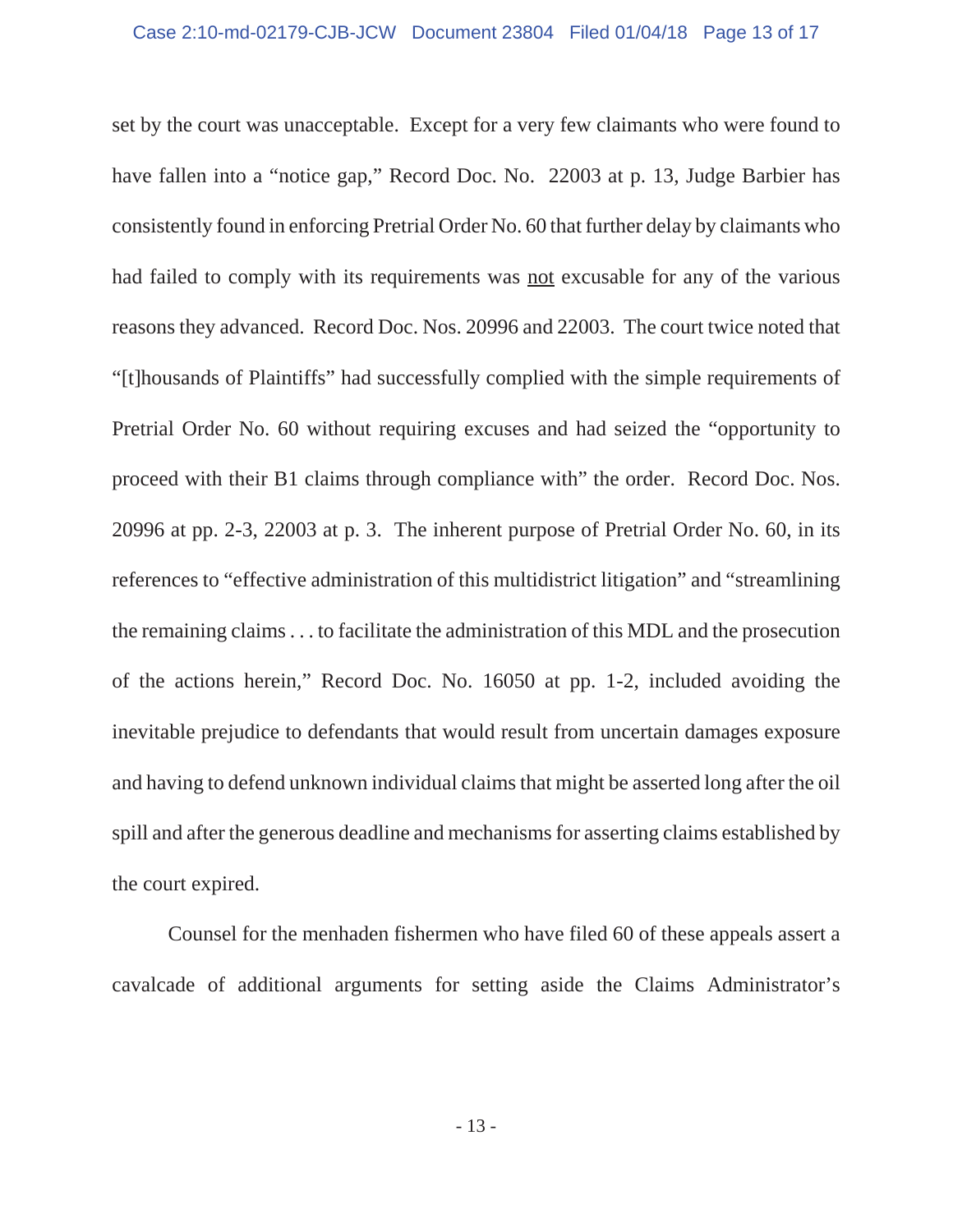determinations. All of these arguments have either been previously addressed by the court or require little substantive discussion. These principal arguments include:

(a) Pretrial Order No. 60 applied only to those who had filed short-form joinders to the B1 Bundle Master Complaint or were plaintiffs in multi-plaintiff lawsuits, neither of which applied to them, and New Class members were not required to do anything. Judge Barbier's orders enforcing Pretrial Order No. 60 have already rejected these arguments. All of these claimants were clearly B1 Plaintiffs included in the broad definitions of plaintiffs contained in the B1 Bundle Master Complaint.

(b) Their status as members of  $-$  although <u>not</u> as specifically named plaintiffs in – various putative class actions was sufficient to assert and preserve their compensatory damages claims, without the need to comply with Pretrial Order No. 60. Judge Barbier has specifically rejected this argument, finding that unnamed members of putative class actions were "part of a complaint with more than one plaintiff" and therefore responsible for complying with the requirements of Pretrial Order No. 60. Record Doc. No. 22003 at p. 21.

(c) They received inadequate notice either of the requirements of Pretrial Order No. 60 or that failure to comply would result in denial of their claims to a share of the Halliburton/Transocean settlements. As outlined in Judge Barbier's orders, the notice provided was extensive, posted through a wide variety of means, and "deemed sufficient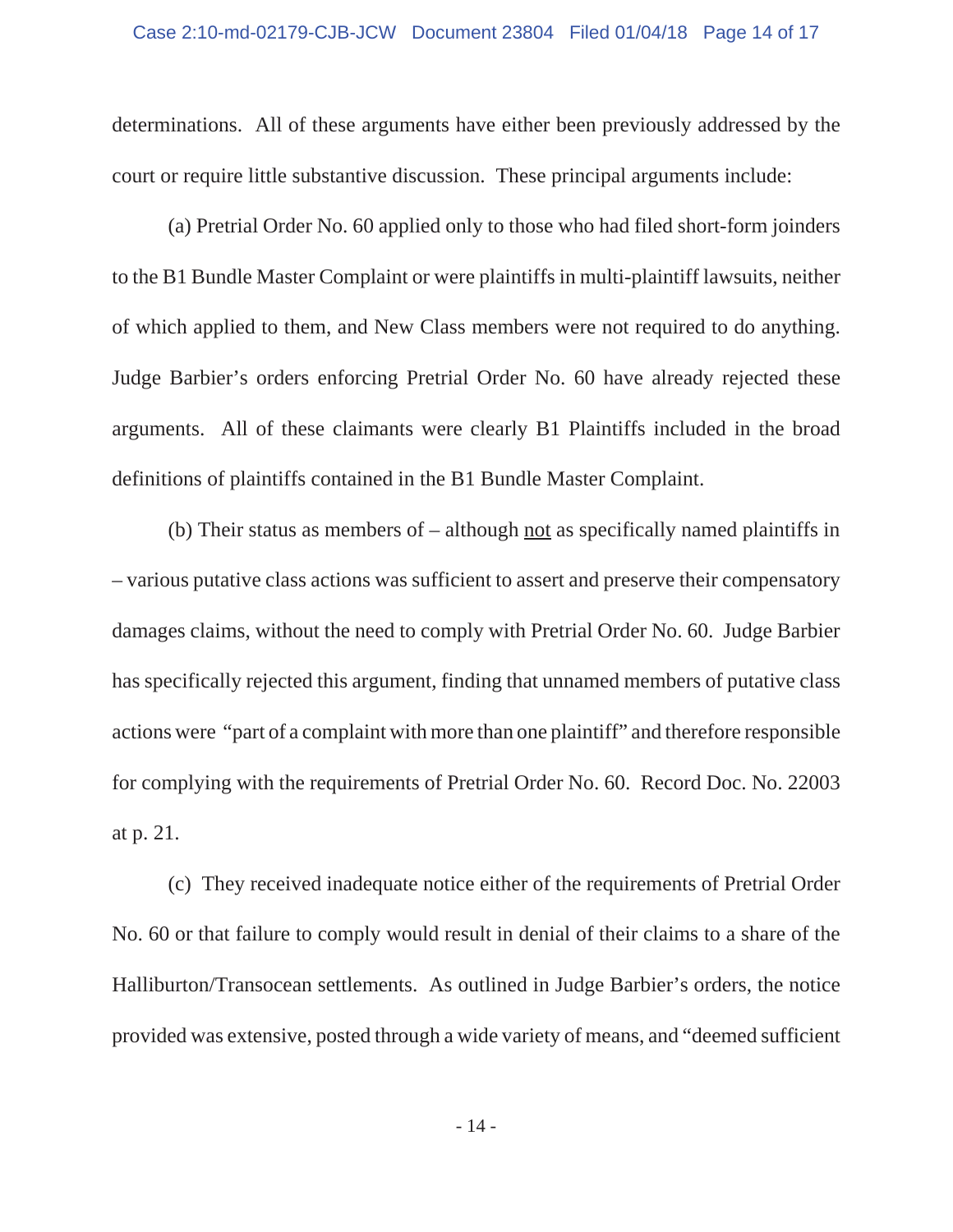to satisfy notice requirements for all Claimants with 'B1' claims." Record Doc. Nos. 16050 at pp. 5-6, 20996 at p. 3. None of these appellants appear to have fallen into the kind of "notice gap" that Judge Barbier has previously found might excuse some from the Pretrial Order No. 60 requirements. Record Doc. No. 22003 at p. 13.

(d) Denial of their claims violates their due process rights. Due process rights may be either substantive or procedural. Substantive due process rights have been described in broad and subjective terms, including "fundamental fairness." Perry v. New Hampshire, 565 U.S. 228, 249 (2012) (Thomas, J., concurring); Cty. of Sacramento v. Lewis, 523 U.S. 833, 846 (1998); Griswold v. Connecticut, 381 U.S. 479, 513 (1965); Rochin v. California, 342 U.S. 165, 169 (1952); Holt v. Alexander, 493 F. App'x 608, 610 (5th Cir. 2012). I know of no precedent or standard by which time-bar limitations on the assertion of stale claims of the type imposed by statutes of limitations, the laches doctrine or the requirements of Pretrial Order No. 60 have been deemed fundamentally unfair. The fundamental requirements of procedural due process are notice that is reasonably calculated to apprise parties of an action that might deprive them of rights, such as the right to assert a claim, and a meaningful opportunity to be heard. Nelson v. Colorado, 137 S. Ct. 1249, 1265 (2017); Hamdi v. Rumsfeld, 542 U.S. 507, 533 (2004); Burciaga v. Deutsche Bank Nat'l Tr. Co., 871 F.3d 380, 390 (5th Cir. 2017). As noted above, the notice mechanisms employed for Pretrial Order No. 60 were varied and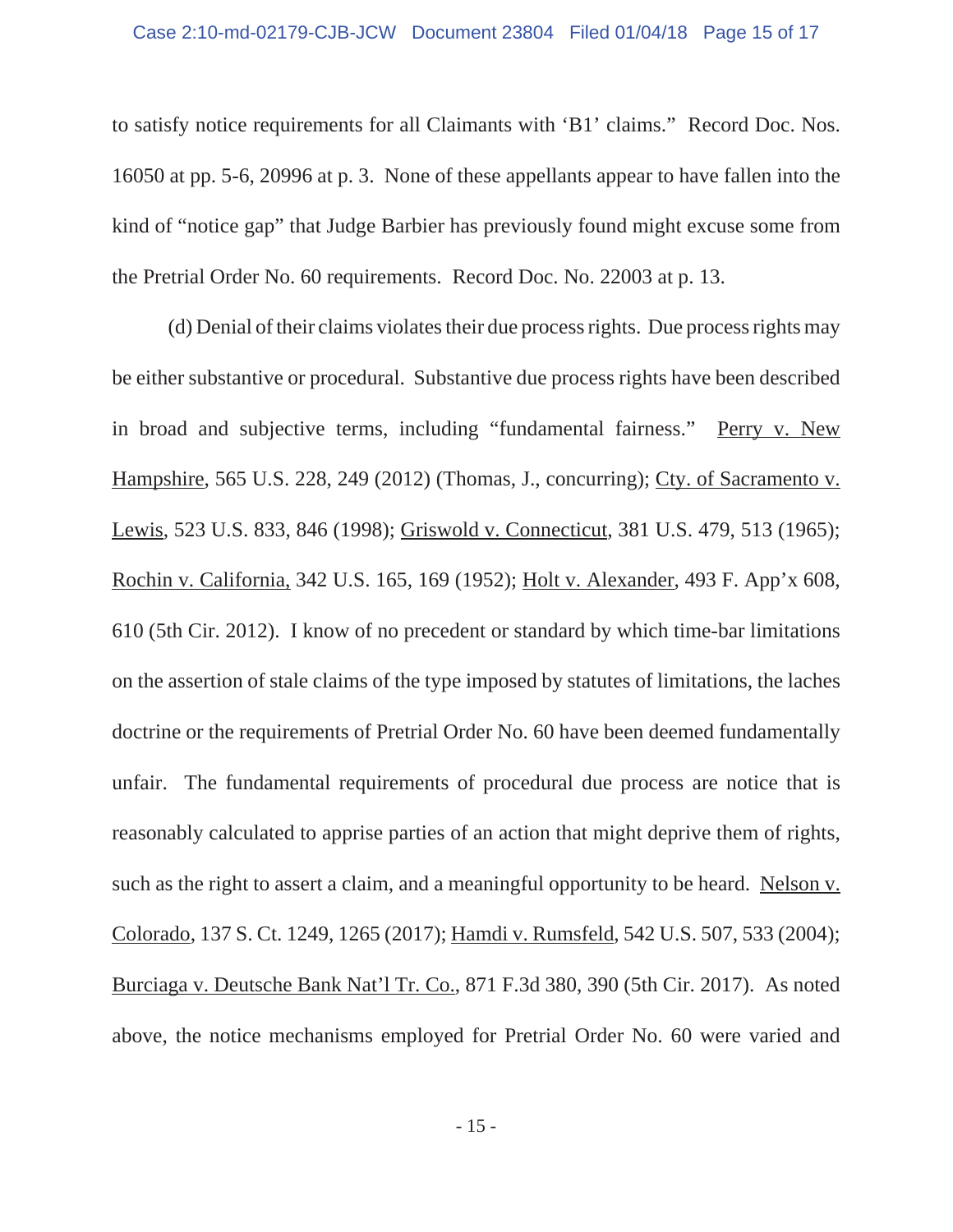numerous; thousands of persons whose rights were affected complied. The opportunity to be heard, both by making the filings required by Pretrial Order No. 60 and in the subsequent proceedings that resulted in Judge Barbier's reconciliation and compliance orders concerning the order, Record Doc. Nos. 20996 and 22003, were extensive and meaningful. No due process violations occurred.

(e) Denial of their claims was an "arbitrary and capricious" violation of their equal protection rights. Pretrial Order No. 60 did not discriminate based on race, religion, national origin, gender or any other conceivable suspect class. Thus, governmental action like Pretrial Order No. 60 need only be rationally related to legitimate purposes. Greater Houston Small Taxicab Co. Owners Ass'n v. City of Houston, 660 F.3d 235, 239 (5th Cir. 2011); Dudley v. Angel, 209 F.3d 460, 463 (5th Cir. 2000); Johnson v. Rodriguez, 110 F.3d 299, 306 (5th Cir. 1997). The legitimate case management purposes of Pretrial Order No. 60 are summarized above, and the order's rational relationship to those purposes is clear.

For all of the foregoing reasons, the Claims Administrator's determination of these claims was consistent with the Settlement Agreements, the Neutral Allocation of the settlement funds, the court's orders approving the Settlement Agreements and its Distribution Model, and the court's subsequent orders and the law supporting them.